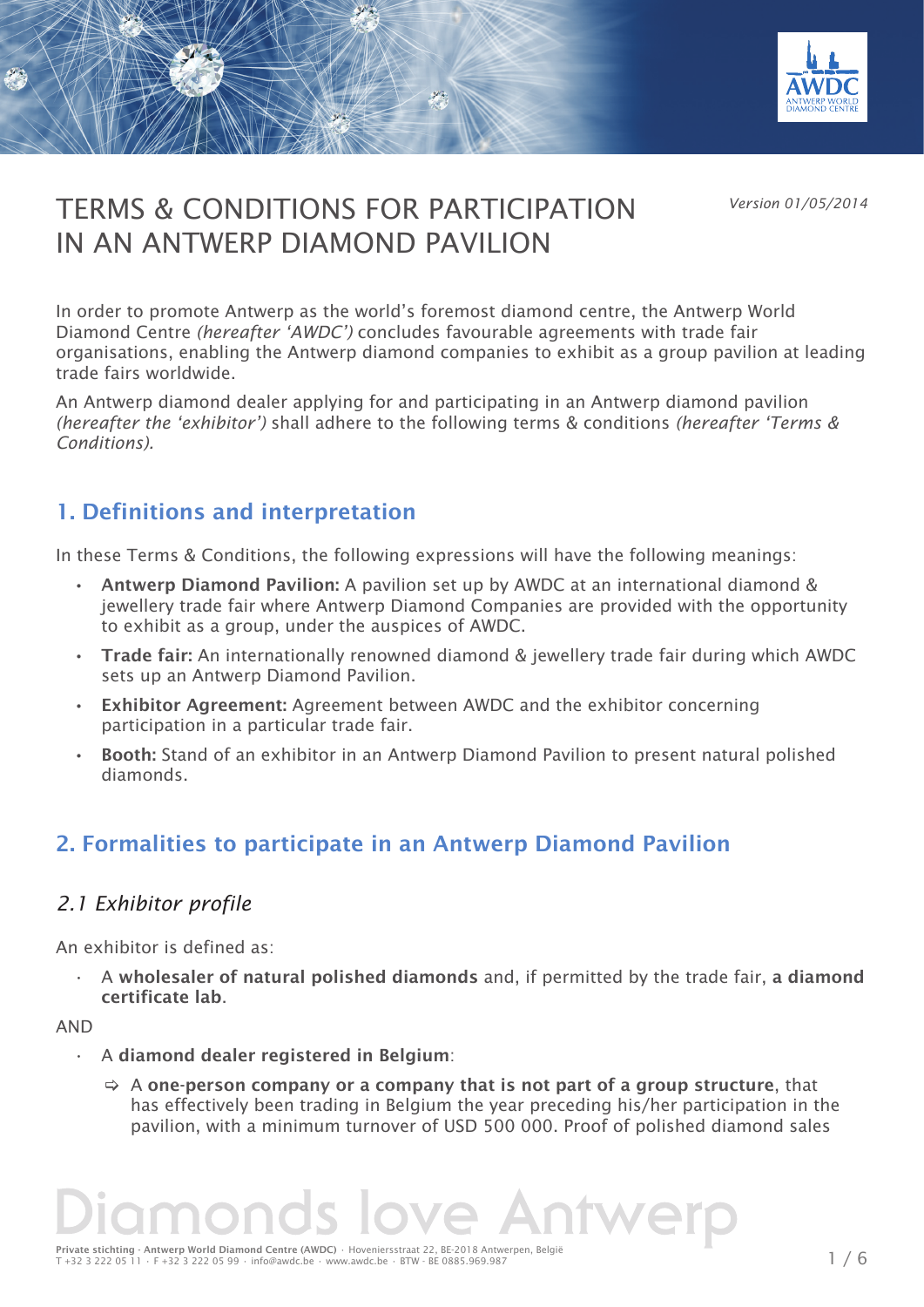

activity shall be provided by the exhibitor when registering to participate in a trade fair, by means of a declaration of their bookkeeper/accountant.

OR

 $\Rightarrow$  A company that is part of a larger group of corporations that has effectively been trading in Belgium the year preceding his participation in the pavilion, with a minimum Belgian turnover of USD 15 000 000. Proof of polished diamond sales activity shall be provided by the exhibitor when enrolling for a trade fair, by means of a declaration of their bookkeeper/accountant).

An exhibitor will be refused participation in an Antwerp Diamond Pavilion of a particular trade fair if an affiliated exhibitor or an exhibitor with the same shareholder is already enrolled to participate in the same Antwerp Diamond Pavilion.

Exhibitors agree to exclusively showcase and trade natural polished diamonds in an Antwerp Diamond Pavilion.

#### *2.2 Application Form*

Every year AWDC sends out an application form (*hereafter 'Application Form')* to every registered diamond dealer in Belgium.

On the application form, the exhibitor indicates the trade fair(s) of interest for that particular year and the preferred m2 of his booth.

Without a completed application form (including a declaration of the exhibitor's bookkeeper/accountant as mentioned in section 2.1) handed over to AWDC, the exhibitor cannot be considered for participation in an Antwerp Diamond Pavilion of any trade fair. An Application Form is available at AWDC or at www.awdc.be.

First time exhibitors in an Antwerp Diamond Pavilion are required to submit an act of incorporation and a list of the board of directors of his company, in addition to an Application Form. Submitting an Application Form does not automatically give the exhibitor a right to participate in an Antwerp Diamond Pavilion of any trade fair.

#### *2.3 Exhibitor Agreement and payment*

An exhibitor is entitled to a booth once the Exhibitor Agreement between the exhibitor and AWDC is signed.

The exhibitor will be charged in full by AWDC for the floor space, construction and promotional services of his booth.

Floor space and construction will be charged at cost price. An AWDC service fee is also charge to the exhibitor.

The exhibitor contributes to the costs of additional promotional activities in **proportion to the** size of his booth, as stipulated in detail in the Exhibitor Agreement.

Following the signing of the Exhibitor Agreement, the exchange, sharing or subletting of the exhibitor's booth with other exhibitors or other parties is not permitted. The booth can be used and staffed solely by the exhibitor who signed the Exhibitor Agreement. If AWDC determines at any moment in time that an exhibitor shares or sublets his booth, AWDC has the right to require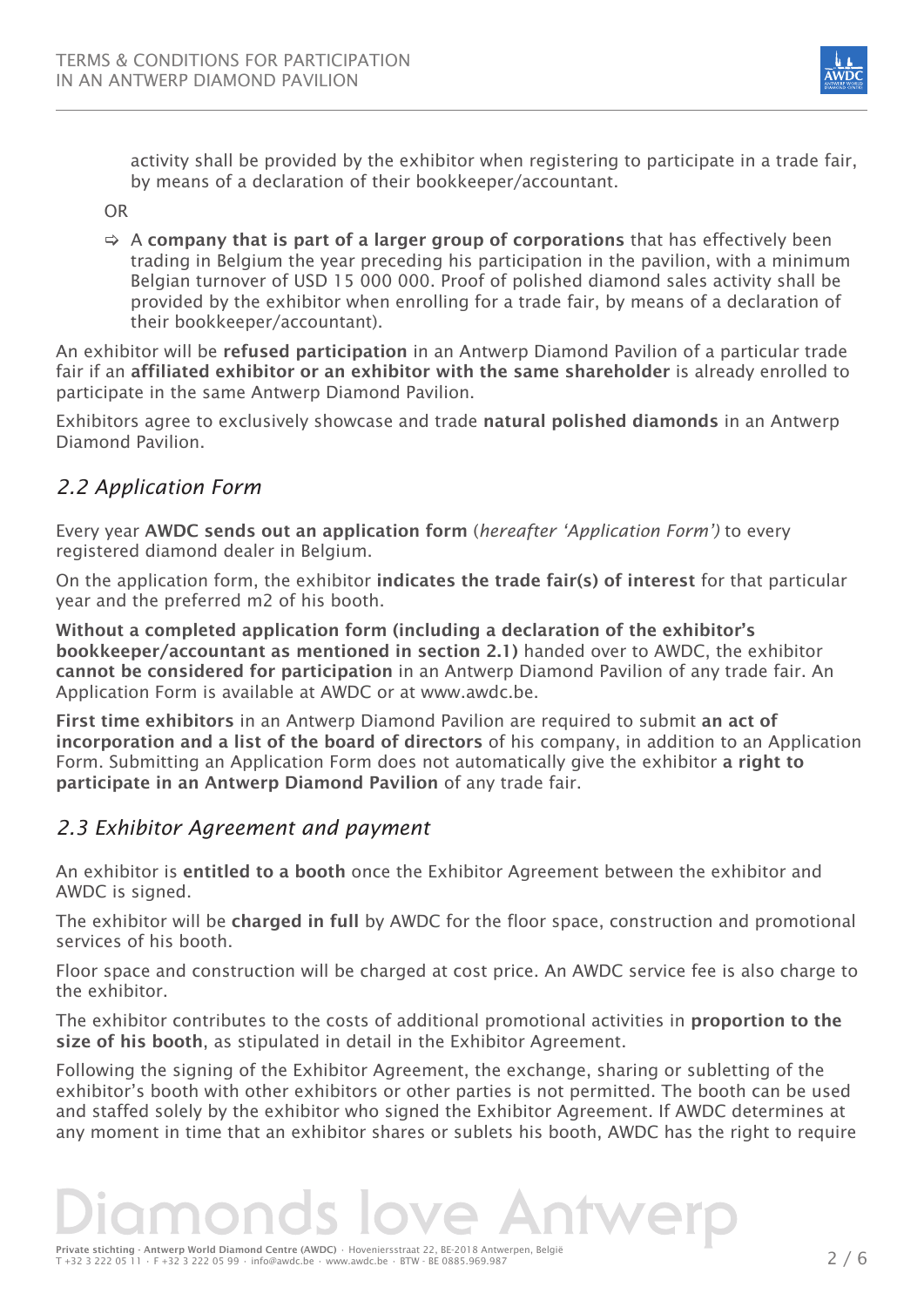

the exhibitor to clear his booth en cease all trading activities in his booth with immediate effect and/or refuse the exhibitor's participation in all future Antwerp Diamond Pavilions, without having to refund any fees or pay indemnities to the exhibitor.

If a cancellation ensues after signing the Exhibitor Agreement, the exhibitor shall pay this full amount as stipulated in the Exhibitor Agreement.

The exhibitor is obliged to staff his booth until the last day of the trade fair, unless circumstances beyond the exhibitor's control (including but not limited to religious holidays) force him to close his booth before the end of the trade fair. AWDC shall decide on the interpretation of circumstances that are beyond control, to which the exhibitor is bound.

## 3. Your booth

#### *3.1 First time participation*

If the exhibitor applies (see section 2.2) for a booth in an Antwerp Diamond Pavilion of a particular trade fair, in which he/she did not participate the year before, he shall be invited to participate in a lottery, provided floor space at the rade fair is still available. If no floor space is available, the exhibitor can request to be put on the waiting list to be invited to the lottery.

AWDC informs the exhibitors of the date and place of the lottery via email. When arriving at the lottery, the exhibitor must sign a register of attendance and take a seat in the meeting room. No questions will be answered until all exhibitors have arrived and all have been seated. AWDC will explain the procedures of the lottery. Exhibitors that do not respect the procedures can be refused participation in the lottery.

AWDC personnel will make the draw in the presence of the authorized representative of the exhibitor.

Booth allotment is based on a 'first drawn first served' formula. The first exhibitor drawn is the first to select a booth, according to the floor plan drawn up by AWDC and according to the m2 of his booth. The second exhibitor drawn, will have the second choice, and so forth. AWDC unilaterally decides on the sizes of the booths when drawing up the floor plan, and may decide at its own discretion to split up a large booth into smaller booths.

If an exhibitor is allotted a booth during the lottery, an Exhibitor Agreement will be signed immediately following the lottery, by the authorized representative of the exhibitor in attendance. After the signing of the Exhibitor Agreement, exhibitors are asked to leave the premises of AWDC immediately. If the exhibitor cannot be present at the lottery, AWDC offers the exhibitor the possibility to instruct AWDC in writing, one day before the lottery, to act on the exhibitor's behalf during the draw. If a booth is allotted to the exhibitor represented by AWDC, the exhibitor will be automatically bound to sign the Exhibitor Agreement. No exceptions will be granted. If the exhibitor refuses to sign the Exhibitor Agreement, AWDC will have the right to refuse participation of the exhibitor in all future Antwerp Diamond Pavilions.

The strated Structure of the strategy of the strategy of the structure of the strategy of the strategy of the strategy of  $\sim$   $\sim$  3  $\neq$  6  $\sim$  7  $\sim$  5  $\sim$  6  $\sim$  7  $\sim$  3  $\sim$  6  $\sim$  7  $\sim$  7  $\sim$  3  $\sim$  6  $\sim$  7  $\$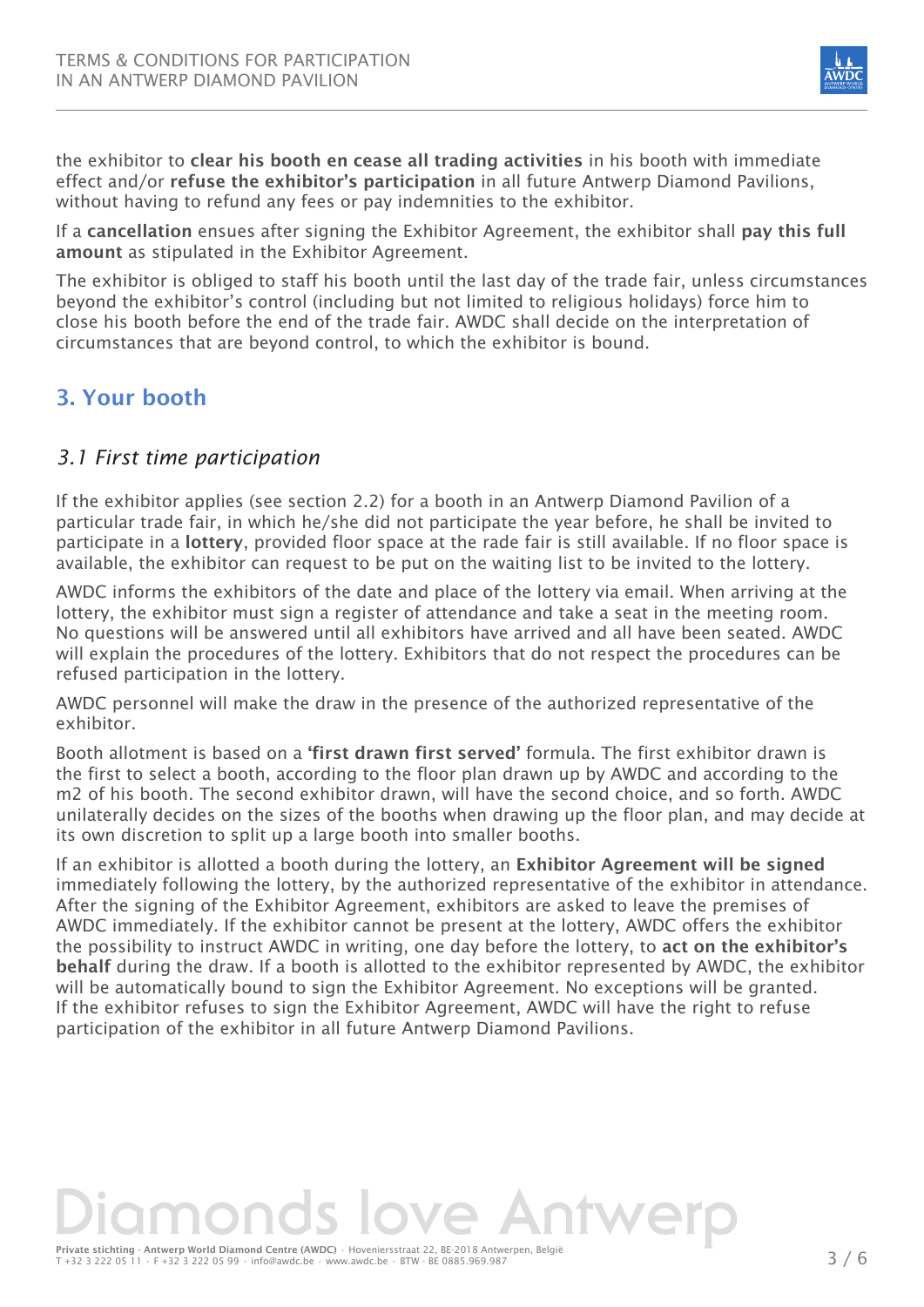

### *3.2 Seniority*

An exhibitor shall have seniority (when he participates for a second (or third, or fourth, an so on) consecutive year in an Antwerp Diamond Pavilion of a particular trade fair. An exhibitor candidate loses his/her seniority status for a particular trade fair if he did not participate in that particular trade fair the year before.

An exhibitor candidate with seniority shall not participate in a lottery, since he is, in principle, entitled to a booth with, in principle, the same size and, in principle, the same location. Thus the needs and/or wishes with regard to the booth of an exhibitor with seniority shall in most cases be treated with priority. However, the following conditions need to be taken into consideration in case of seniority:

- $\cdot$  AWDC is at all times entitled to **deviate from seniority** rights of an exhibitor when it is in the general interest of the Antwerp Diamond Pavilion. For example (non-exhaustive): admission of exhibitors without seniority, instead of granting exhibitors with seniority a larger booth, can be in the general interest of the Antwerp Diamond Pavilion. AWDC will strive for a healthy mix at all times to make the Antwerp Diamond Pavilion attractive as a whole for all the exhibitors.
- AWDC decides on the position of the booths but shall at all times take into consideration the following guidelines when drawing out the floor plan: the seniority of the exhibitors, the size of the booths and the general interest of the Antwerp Diamond Pavilion.
- When it comes to allocation of booths, the needs and/or wishes of the exhibitor with a higher seniority shall always be treated with priority over the needs and/or wishes of the exhibitor with lesser seniority.
- Exhibitors with the same level of seniority shall if necessary take part in a lottery to decide who will be given priority.

#### *3.3 Booth set-up and decoration*

Booths are exclusively built by a contractor selected by AWDC; an exhibitor may decorate his booth under following conditions:

- Labelling of the booth is only permitted on the **locations appointed by AWDC.**
- $\cdot$  Only the name of the Antwerp-based firm of the exhibitor may be displayed on his booth, explicitly excluding other branding and/or names of affiliates or holdings.
- The layout of the booth should at all times be in accordance with the **look and feel, image** and quality of the Antwerp Diamond Pavilion. Any infringement of this rule can lead to the exclusion of the exhibitor from participating in the on-going or future Antwerp Diamond Pavilion.
- An exhibitor shall govern his booth according to the prudent-man principle.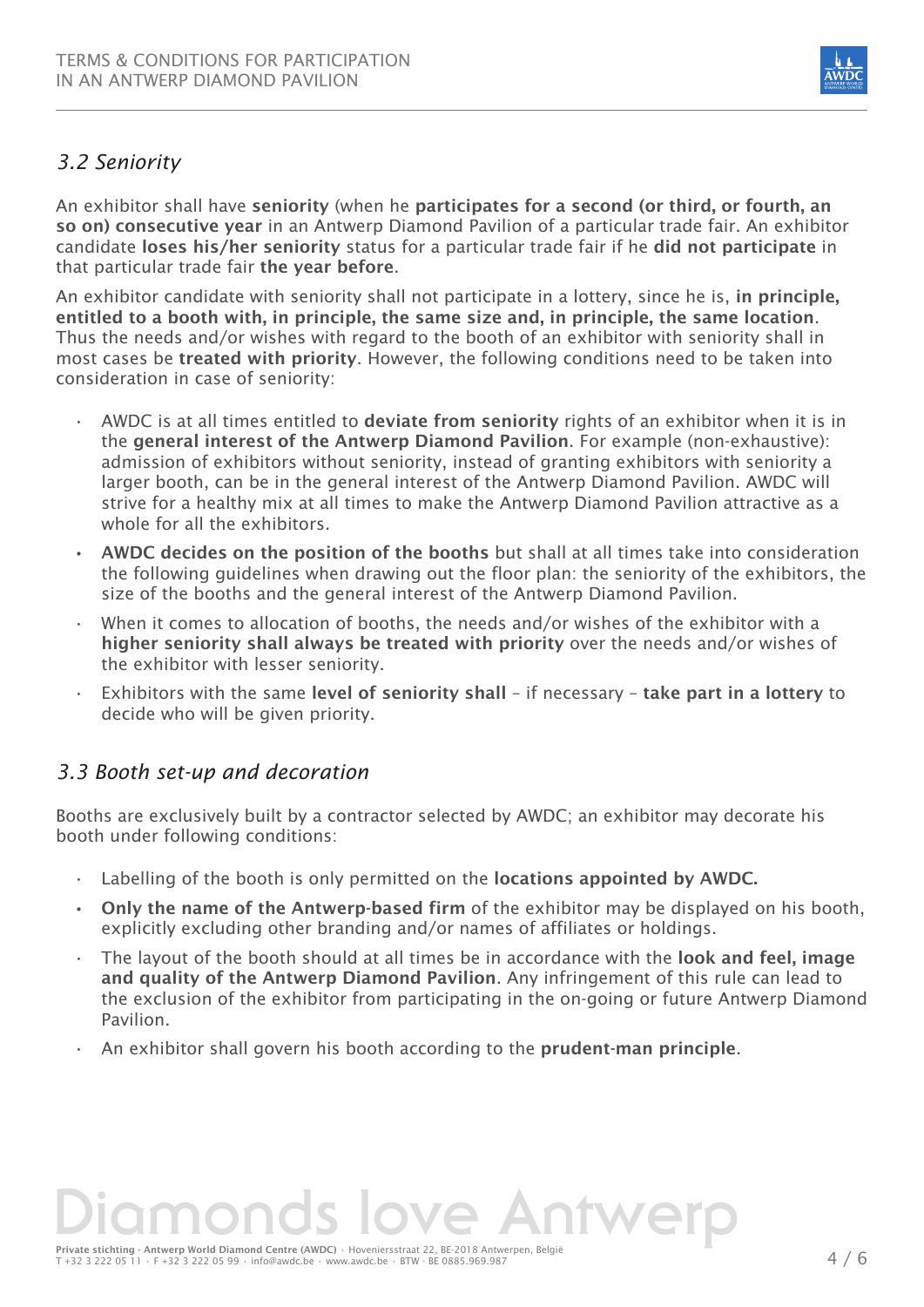

#### *3.4 Booth size*

Floor space of a booth is maximum 75m². Seniority (according to section 3.2) shall be taken into consideration to define the exact size of the exhibitor's booth.

### 4. AWDC Services

AWDC offers the following services with regard to the Antwerp Diamond Pavilion:

- Set up of the Antwerp Diamond Pavilion at the trade fair;
- Assisting the exhibitor in complying with administrative formalities and financial formalities of the trade fair;
- Managing all contacts with the group pavilion contractor;
- Coordinating and supporting the joint publicity campaigns, promotional material and events at the Antwerp Diamond Pavilion:
- Availability at AWDC of a contact person for the trade fairs during office hours on weekdays;
- **Presence at the trade fair for the first two days if less than 20 exhibitors are in attendance** or during the entire duration of the trade fair if more than 20 exhibitors are present.

The availability and assistance that the AWDC may offer varies from trade fair to trade fair, according to what is feasible or opportune in each situation.

AWDC can never be held liable for services of third parties with regard to the Antwerp Diamond Pavilion, for example (non-exhaustive): CCTV, safes, exhibitor's badges. AWDC will also not become involved in the personal financial undertakings of the exhibitor with regard to his booth nor will in any manner stand as a guarantor for the trade fair or exhibitor.

## 5. AWDC's reserved rights

AWDC has the **unilateral right to:** 

- $\Rightarrow$  Modify these Terms & Conditions at any time;
- $\Rightarrow$  Select the contractor that builds the Antwerp Diamond Pavilion & booths;
- $\Rightarrow$  Determine in which trade fairs Antwerp Diamond Pavilions will be organized, but shall take into consideration the suggestions of the Antwerp diamond industry, based on an annual survey. The anticipated Antwerp Diamond Pavilions will in any case only be organized if a minimum of ten exhibitors are effectively registered;
- $\Rightarrow$  Decide on the design and decoration, publicity activities and events with regard to the Antwerp Diamond Pavilion;